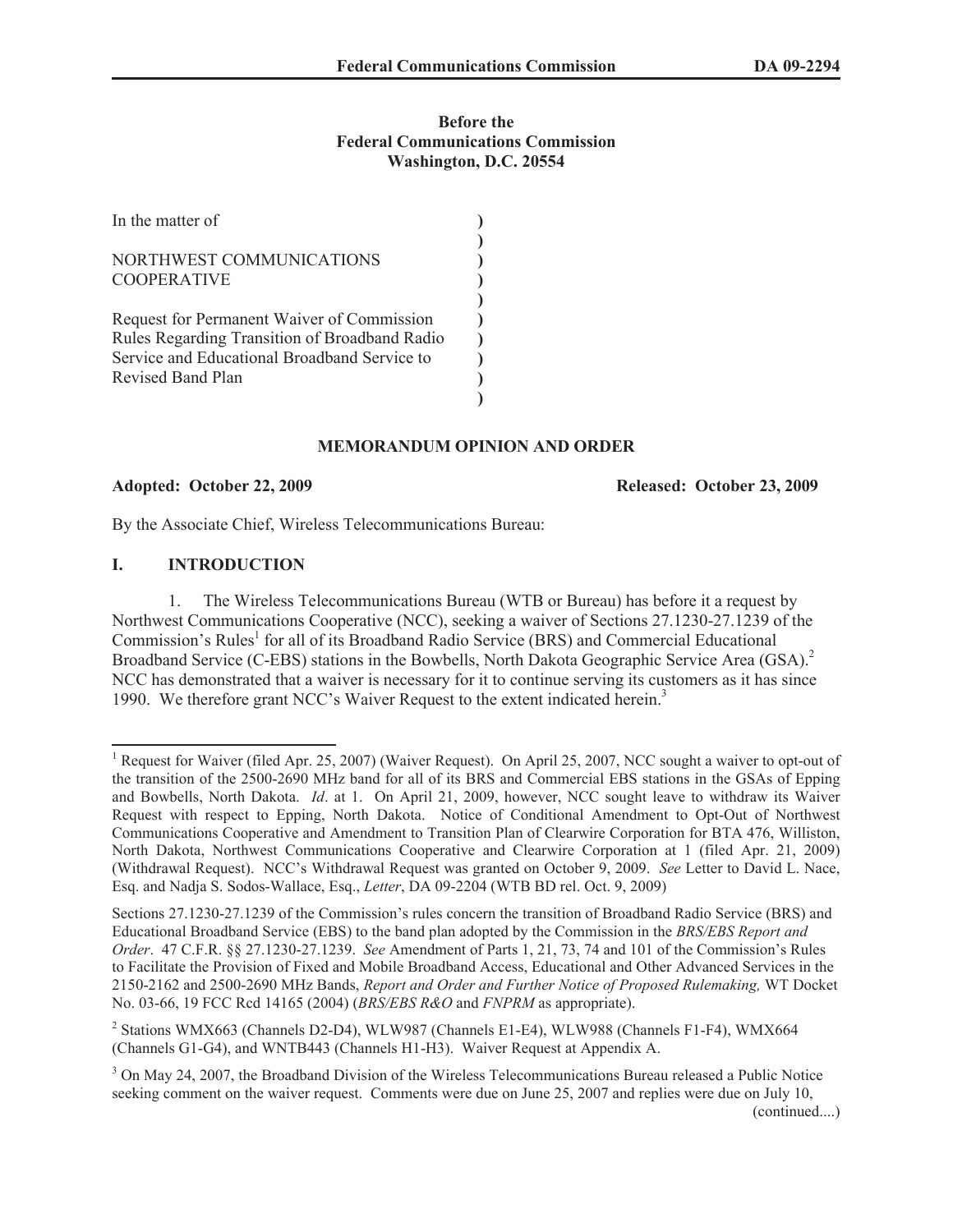## **II. BACKGROUND**

2. On July 29, 2004, the Commission released a *Report and Order and Further Notice of Proposed Rulemaking* (*BRS/EBS R&O*) that transformed the rules and policies governing the licensing of services in the 2500-2690 MHz band.<sup>4</sup> Prior to the *BRS/EBS R&O*, the technical rules and band plan for the 2500-2690 MHz band were designed primarily to promote wireless cable and educational television services, which resulted in licensees receiving interleaved channel groups instead of contiguous channel blocks.<sup>5</sup> In most areas of the country, however, the deployment of wireless cable was not successful.

3. Consequently, in the *BRS/EBS R&O*, the Commission developed a new band plan and technical rules that permit a range of new and innovative wireless services in the 2500-2690 MHz band and give licensees contiguous channel blocks.<sup>6</sup> The new band plan consists of two low-power segments, the Lower Band Segment (LBS) and the Upper Band Segment (UBS), and a high-power segment, the Middle Band Segment (MBS).<sup>7</sup> The channel configuration and the technical rules for the LBS and UBS are designed to permit a range of wireless services.<sup>8</sup> The MBS, in contrast, consists of seven high-power channels and is designed for the transmission of video programming, for those licensees that still wish to provide such programming.<sup>9</sup> The *BRS/EBS R&O* further established a plan to transition EBS and BRS licensees from their interleaved channel locations to their new channel locations in the LBS, UBS, or MBS.<sup>10</sup> Not all licensees, however, are required to transition to the new band plan and technical rules. The *BRS/EBS R&O* permitted certain Multichannel Video Programming Distributors (MVPDs) to seek a waiver from the Commission to "opt-out" of the transition, thus permitting them to continue their highpower, high-site operations throughout the entire 2500-2690 MHz band.<sup>11</sup> On April 27, 2006, the

<sup>(...</sup>continued from previous page)

<sup>2007.</sup> Wireless Telecommunications Bureau Seek Comment on Request by Northwest Communications Cooperative for Waiver of the Requirement to Transition to the New BRS/EBS Band Plan, *Public Notice*, 22 FCC Rcd 9378 (WTB BD 2007).

<sup>&</sup>lt;sup>4</sup> See Amendment of Parts 1, 21, 73, 74 and 101 of the Commission's Rules to Facilitate the Provision of Fixed and Mobile Broadband Access, Educational and Other Advanced Services in the 2150-2162 and 2500-2690 MHz Bands, *Report and Order and Further Notice of Proposed Rulemaking,* WT Docket No. 03-66, 19 FCC Rcd 14165 (2004) (*BRS/EBS R&O* and *FNPRM* as appropriate).

<sup>&</sup>lt;sup>5</sup> In the EBS and BRS services, channels are usually licensed in groups of four. When EBS was created, EBS reception equipment could not receive adjacent channels without interference. Thus, the Commission interleaved the A block channels with the B block channels, the C block channels with the D block channels, the E block channels with the F block channels and the G block channels with the H block channels. *See* Amendment of Parts 1, 21, 73, 74 and 101 of the Commission's Rules to Facilitate the Provision of Fixed and Mobile Broadband Access, Educational and Other Advanced Services in the 2150-2162 and 2500-2690 MHz Bands, *Notice of Proposed Rulemaking and Memorandum Opinion and Order,* WT Docket No. 03-66, 18 FCC Rcd 6722, 6744 ¶ 47 (2003) (*NPRM*).

<sup>6</sup> *See BRS/EBS R&O*, 19 FCC Rcd at 14168 ¶ 4.

 $^{7}$  *Id.* at 14169 ¶ 6.

<sup>8</sup> *Id.* at 14168 ¶ 4.

<sup>9</sup> *Id.* at 14185-14186 ¶ 4.

<sup>10</sup> *Id*. at 14197-14198 ¶ 72.

<sup>&</sup>lt;sup>11</sup> *Id.* at 14199-14200 ¶ 77.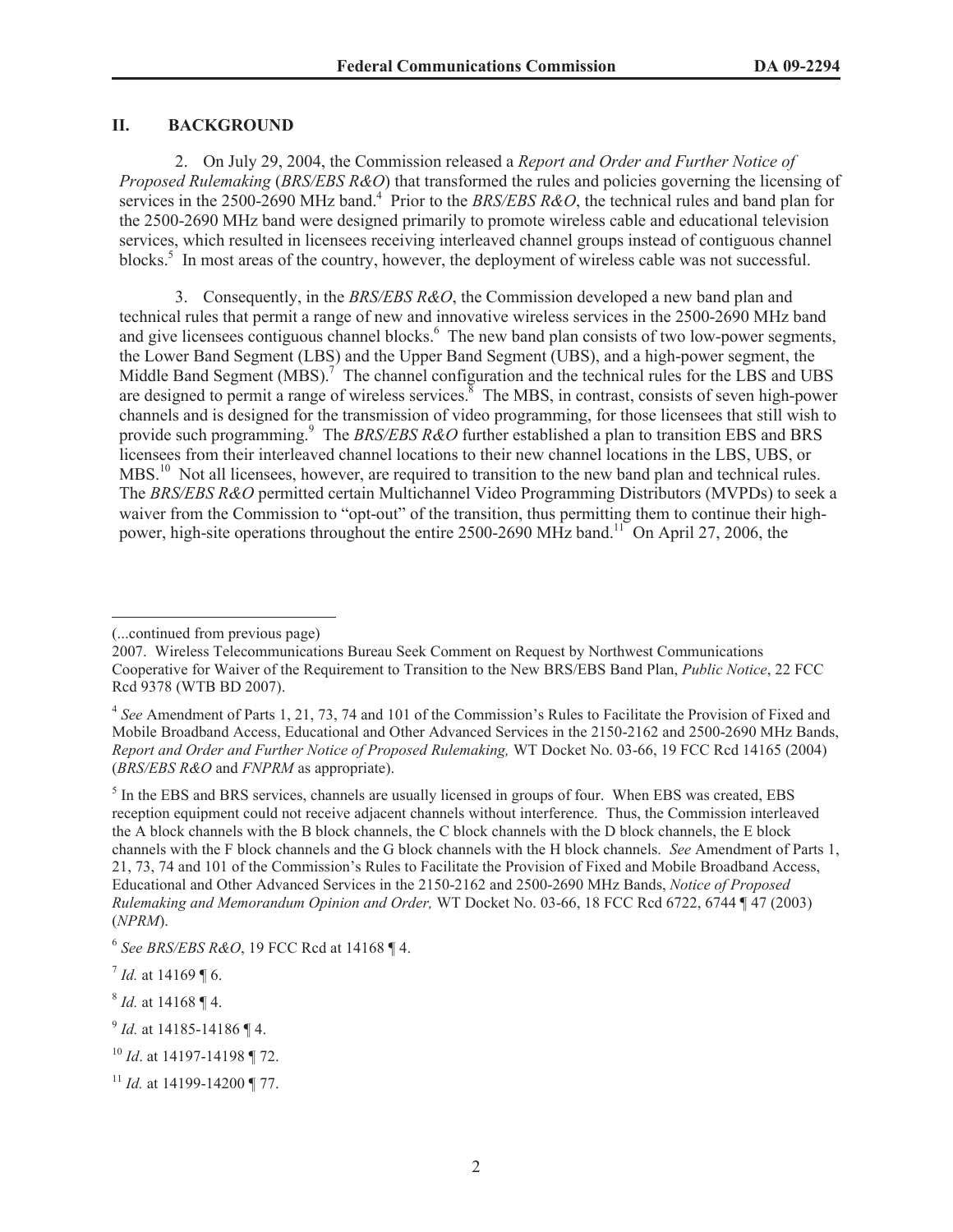Commission released the *Third Memorandum Opinion and Order and Second Report and Order*, in which it affirmed its decision to consider these waivers on a case-by-case basis.<sup>12</sup>

4. NCC provides service in and around Bowbells, a thinly populated rural and remote community in northwest North Dakota.<sup>13</sup> NCC, using only its own channels, has provided MVPD service to the Bowbells GSA since 1990 and high-speed broadband service since 2001.<sup>14</sup> NCC initially established its MVPD service to provide wireless cable to rural customers who did not have access to cable television.<sup>15</sup> Subsequently, NCC found that it was cost-efficient and cost-effective to initiate highspeed broadband services by co-locating its broadband system with its MVPD system.<sup>16</sup> Thus, NCC initiated broadband service by converting one of its downstream channels from video to broadband, and adding BRS Channel No. 1 for the upstream path.<sup>17</sup> NCC has 100 high-speed broadband customers.<sup>18</sup> NCC also offers 18 channels of video for \$23.45/month and has 330 MVPD customers.<sup>19</sup>

5. NCC asks to "opt-out" of the transition of the 2500-2690 MHz band in Bowbells, North Dakota and seeks a waiver of Section 27.1230-27.1239 of the Commission's Rules.<sup>20</sup> In addition, NCC requests that the waiver state that:

- · NCC and its channel lessors will have permanent authority to operate within the Bowbells GSA pursuant to Section 27.1209 on the "pre-transition" BRS/EBS band plan set forth in Section  $27.5(i)(1)$ ;
- · NCC and its channel lessors must participate in good faith in any transition planning process relating to any geographic area that overlaps their GSAs. In conjunction with any transition, NCC and its channel lessors will subsequently make such modifications to their facilities at the proponent's expense (unless otherwise agreed) as the proponent may reasonably request in an effort to reduce interference to licensees in other markets that are transitioning, provided that such modifications can be accomplished without cumulatively resulting in more than *de minimis* reduction in NCC's ability to serve its then-existing subscribers;
- · Every main, booster, and base station currently used in conjunction with NCC's system shall be permitted to continue operating under the maximum EIRP limits set forth for "pre-transition" operations in Section  $27.50(h)(1)(i)$  and (ii);

<sup>16</sup> *Id*. at 8.

 $17$  Id. at 6.

- <sup>18</sup> *Id.* at 3.
- <sup>19</sup> *Id.* at 3.
- <sup>20</sup> *Id. at* 1.

<sup>&</sup>lt;sup>12</sup> Amendment of Parts 1, 21, 73, 74 and 101 of the Commission's Rules to Facilitate the Provision of Fixed and Mobile Broadband Access, Educational and Other Advanced Services in the 2150-2162 and 2500-2690 MHz Bands, *Third Memorandum Opinion and Order and Second Report and Order,* WT Docket No. 03-66, 21 FCC Rcd 5606, 5645 ¶ 72 (2006) (*BRS/EBS 3rd MO&O)*. In the *3rd MO&O,* the Commission also granted WATCH TV's request to opt-out of the transition of the 2.5 GHz band in Lima, Ohio. *Id*. at 5650 ¶ 84.

<sup>&</sup>lt;sup>13</sup> Waiver Request at 2.

<sup>14</sup> *Id.* at ii, 2-3, 6.

<sup>15</sup> *Id.* at 3.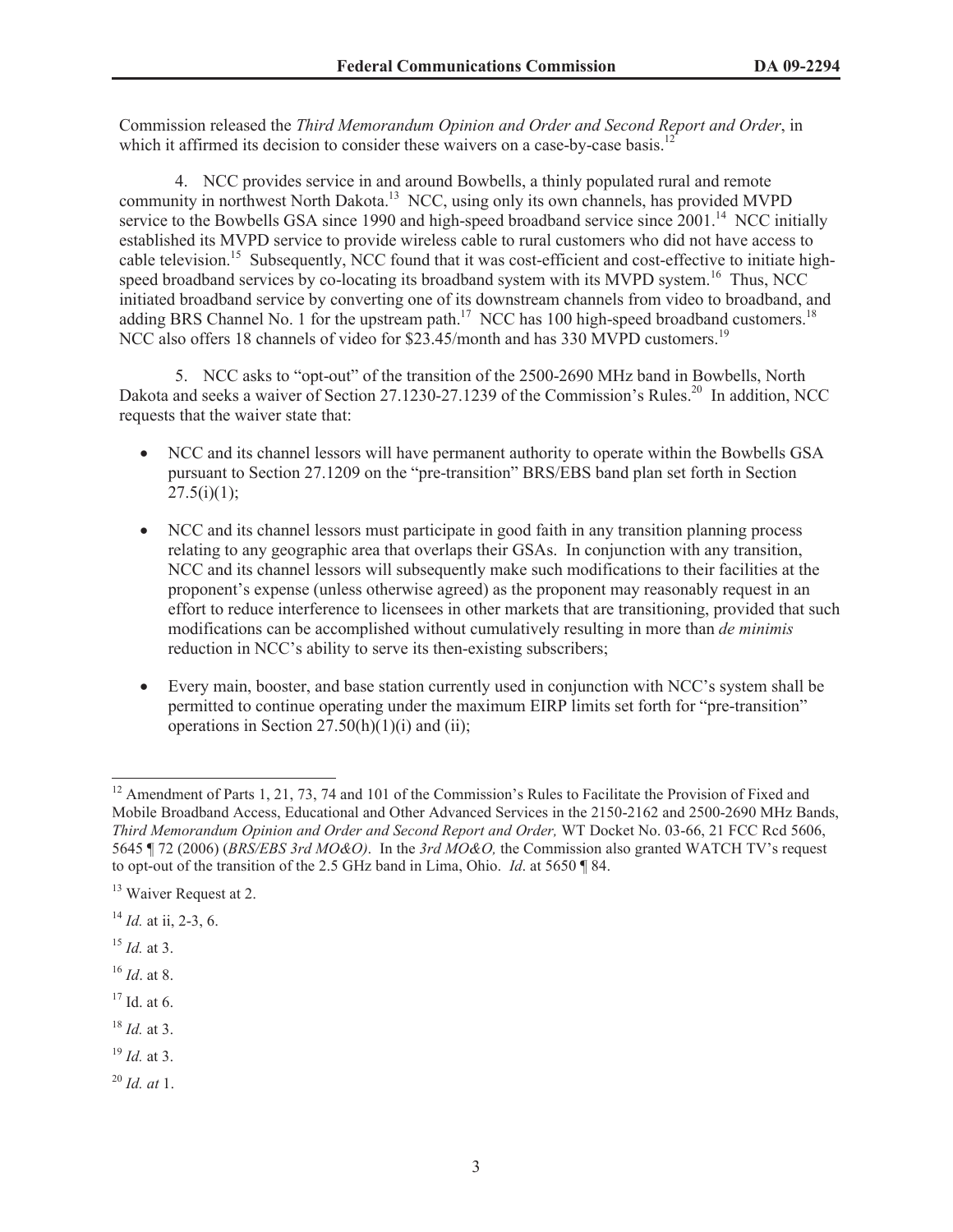- · Any channel used for the transmission of digital video programming on NCC's system shall be permitted to continue operating under the "pre-transition" emission limits for digital video programming channels set forth in Section  $27.53(1)(3)$ ;<sup>21</sup>
- Consistent with Section  $27.55(a)(4)(i)$ , all of the BRS and EBS channels in NCC's Bowbells system will be permitted to operate at any point along its GSA boundary at the greater signal strength of 47 dBu or the strength authorized in its underlying licenses as of January 10, 2005;
- · Section 27.1220 (regarding the 5.5 MHz wide channels in the LBS and UBS) and 27.1222 (regarding the establishment of guardbands around the MBS) shall not be applicable to NCC and its EBS and BRS channel lessors; and
- · NCC and its BRS and EBS channel lessors shall not be subject to the height benchmarking obligations set forth in Section  $27.1221^{22}$

6. On June 22, 2007, several NCC subscribers filed letters supporting the Waiver Request.<sup>23</sup> On June 25, 2007, Clearwire Corporation (Clearwire), Sprint Nextel Corporation (Sprint Nextel), Xanadoo, LLC (Xanadoo), and NextWave Wireless, Inc. (NextWave) filed comments<sup>24</sup> addressed to the eleven opt-out waiver requests on which the Bureau had sought comment.<sup>25</sup> Also on June 25, 2007, the

<sup>25</sup> On June 25, 2007, the Commission had pending before it opt-out waiver requests from NCC; C&W Enterprises, Inc.; Central Texas Communications, Inc.; Choice Communications LLC; CNI Wireless, Inc.; Dakota Central Telecommunications Cooperative *et al;* Evertek, Inc.; Northern Wireless Communications Inc.; RC Technologies Corporation; Starcom, Inc.; and United Telephone Mutual Aid Corporation. Wireless Telecommunications Bureau Seeks Comment on Request by Northwest Communications Cooperative for Waiver of the Requirement to Transition to the New BRS/EBS Band Plan, *Public Notice*, 22 FCC Rcd 9378 (WTB BD 2007); Wireless Telecommunications Bureau Seeks Comment on Request by C&W Enterprises, Inc. for Waiver of the Requirement to Transition to the New BRS/EBS Band Plan, *Public Notice*, 22 FCC Rcd 9410 (WTB BD 2007); Wireless Telecommunications Bureau Seeks Comment on Request by Central Texas Communications, Inc. for Waiver of the Requirement to Transition to the New BRS/EBS Band Plan, *Public Notice*, 22 FCC Rcd 9414 (WTB BD 2007); Wireless Telecommunications Bureau Seeks Comment on Request by Choice Communications LLC for Waiver of the Requirement to Transition to the New BRS/EBS Band Plan, *Public Notice*, 22 FCC Rcd 9357 (WTB BD 2007); Wireless Telecommunications Bureau Seeks Comment on Request by CNI Wireless, Inc. for Waiver of the Requirement to Transition to the New BRS/EBS Band Plan, *Public Notice*, 22 FCC Rcd 9368 (WTB BD 2007); Wireless Telecommunications Bureau Seeks Comment on Request by Dakota Central Telecommunications Cooperative *et al* for Waiver of the Requirement to Transition to the New BRS/EBS Band Plan, *Public Notice*, 22 FCC Rcd 9371 (WTB BD 2007); Wireless Telecommunications Bureau Seeks Comment on Request by Evertek, Inc. for Waiver of the Requirement to Transition to the New BRS/EBS Band Plan, *Public Notice*, 22 FCC Rcd 9361 (WTB BD 2007); Wireless Telecommunications Bureau Seeks Comment on Request by Northern Wireless Communications Inc. for Waiver of the Requirement to Transition to the New BRS/EBS Band Plan, *Public Notice*, 22 FCC Rcd 9394 (WTB BD 2007); Wireless Telecommunications Bureau Seeks Comment on Request by RC Technologies Corporation for Waiver of the Requirement to Transition to the New BRS/EBS Band Plan, *Public*  (continued....)

<sup>&</sup>lt;sup>21</sup> In fact, because NCC is operating an analog video system, the applicable rule is 47 C.F.R. § 27.53(l)(1), which sets forth the pre-transition out-of-band emission limits for analog video systems.

<sup>22</sup> Waiver Request at 10-11.

<sup>&</sup>lt;sup>23</sup> See Letters from Representative Dorvan Solberg, Ted Hawbaker, Dave Fagerland, Denise Gustafson, Caorl Olson, and Vicki Liesner to Federal Communications Commission (filed Jun. 22, 2007).

<sup>&</sup>lt;sup>24</sup> Letter from Terri B. Natoli, Vice President, Regulatory Affairs & Public Policy, Clearwire Corporation, Trey Hanbury, Director Spectrum Proceedings, Sprint Nextel Corporation, Cheryl Crate, Vice President, Government and Public Relations, Xanadoo, LLC, and Jennifer M. McCarthy, Vice President, Regulatory Affairs, NextWave Wireless, Inc. to Marlene H. Dortch, Federal Communications Commission (dated Jun. 25, 2007) (Joint Comments).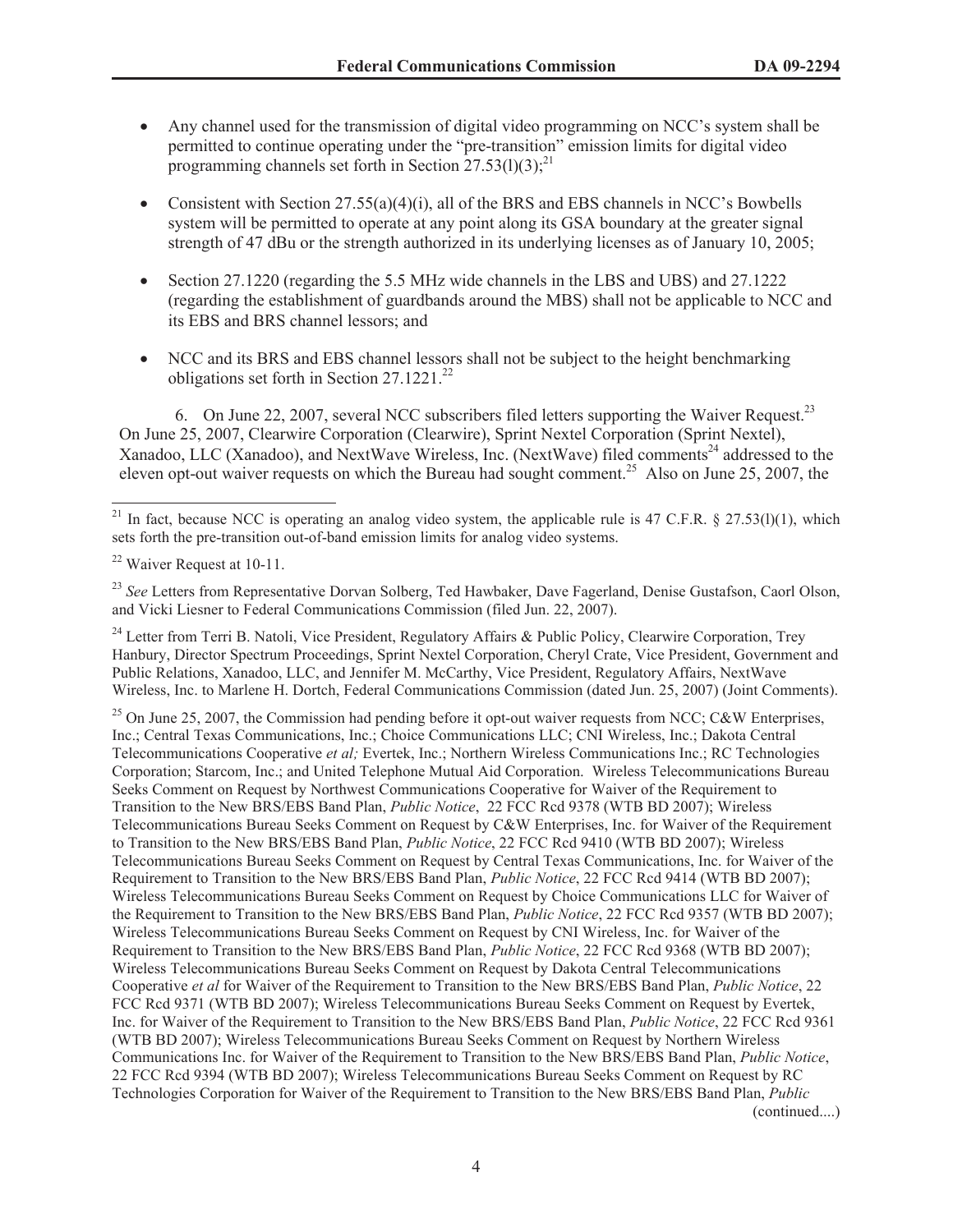National Telecommunications Cooperative Association (NTCA) filed comments in support of NCC's waiver request.<sup>26</sup> On July 10, 2007, the National ITFS Association (NIA) and the Catholic Television Network (CTN) filed comments addressed to the eleven opt-out waiver requests on which the Bureau had sought comment.<sup>27</sup> Also on July 10, 2007, NCC,  $C&\&W$  Enterprises, Inc. ( $C&W$ ), Central Texas Communications, Inc. (CTC), Choice Communications LLC (Choice), CNI Wireless, Inc. (CNI), Dakota Central Telecommunications Cooperative (Dakota Central)*,* Evertek, Inc. (Evertek), Northern Wireless Communications Inc. (Northern), RC Technologies Corporation (RC Technologies), Starcom, Inc. (Starcom), and United Telephone Mutual Aid Corporation (United) (collectively, Waiver Proponents) filed a letter in reply to the Joint Commenters.<sup>28</sup> In addition to participating in the Joint Reply Comments, NCC filed its individual reply comments on July 10, 2007.<sup>29</sup> On July 17, 2007, NCC, C&W, CTC, Choice, Dakota Central*,* Evertek, Northern, RC Technologies, Starcom, and United responded to the comments filed by CTN and NIA.<sup>30</sup> On July 19, 2007, Clearwire, Sprint Nextel, Xanadoo, and NextWave, Inc. filed comments in response to the Joint Reply.<sup>31</sup> On July 25, 2007, NCC, CTC, Dakota Central*,* Evertek, Northern, RC Technologies, Starcom, and United responded to the Second Joint Comments.<sup>32</sup>

<sup>26</sup> Comments of the National Telecommunications Cooperative Association (NTCA) (filed Jun. 25, 2007).

<sup>27</sup> Letter from Todd D. Gray, National ITFS Association and Edwin N. Lavergne, Catholic Television Network to Marlene H. Dortch, Federal Communications Commission (filed Jul. 10, 2007) (CTN/NIA Letter).

<sup>28</sup> Letter from Stephen E. Coran, Counsel to RC Technologies Corporation, Dakota Central Telecommunications Cooperative*,* Northern Wireless Communications Inc., Starcom, Inc., and United Telephone Mutual Aid Corporation, Paul J. Sinderbrand, Counsel to CNI Wireless, Inc., Cheryl A. Tritt, Counsel to Choice Communications LLC, Donald L. Herman, Jr., Counsel to Central Texas Communications, Inc., David L. Nace, Counsel to Evertek, Inc. and NCC, and Suzanne S. Goodwyn, Counsel to C&W Enterprises, Inc. to Marlene H. Dortch, Secretary, Federal Communications Commission (dated Jul. 10, 2007) (Joint Reply Comments)*.*

 $29$  Reply Comments (filed Jul. 10, 2007).

<sup>30</sup> Letter from Stephen E. Coran, Counsel to RC Technologies Corporation, Dakota Central Telecommunications Cooperative*,* Northern Wireless Communications Inc., Starcom, Inc., and United Telephone Mutual Aid Corporation, Cheryl A. Tritt, Counsel to Choice Communications LLC, Donald L. Herman, Jr., Counsel to Central Texas Communications, Inc., David L. Nace, Counsel to Evertek, Inc. and NCC, and Suzanne S. Goodwyn, Counsel to C&W Enterprises, Inc. to Marlene H. Dortch, Secretary, Federal Communications Commission (dated Jul. 17, 2007) (Second Joint Reply Comments)*.*

<sup>31</sup> Letter from Terri B. Natoli, Vice President, Regulatory Affairs & Public Policy, Clearwire Corporation, Trey Hanbury, Director Spectrum Proceedings, Sprint Nextel Corporation, Cheryl Crate, Vice President, Government and Public Relations, Xanadoo, LLC, and Jennifer M. McCarthy, Vice President, Regulatory Affairs, NextWave Wireless, Inc. to Marlene H. Dortch, Federal Communications Commission (dated Jul. 19, 2007) (Second Joint Comments).

<sup>32</sup> Letter from Stephen E. Coran, Counsel to RC Technologies Corporation, Dakota Central Telecommunications Cooperative*,* Northern Wireless Communications Inc., Starcom, Inc., and United Telephone Mutual Aid Corporation, Donald L. Herman, Jr., Counsel to Central Texas Communications, Inc., and David L. Nace, Counsel to Evertek, Inc. and NCC to Marlene H. Dortch, Secretary, Federal Communications Commission (dated Jul. 25, 2007) (Third Joint Reply Comments)*.*

<sup>(...</sup>continued from previous page)

*Notice*, 22 FCC Rcd 9364 (WTB BD 2007); Wireless Telecommunications Bureau Seeks Comment on Request by Starcom, Inc. for Waiver of the Requirement to Transition to the New BRS/EBS Band Plan, *Public Notice*, 22 FCC Rcd 9401 (WTB BD 2007); Wireless Telecommunications Bureau Seeks Comment on Request by United Telephone Mutual Aid Corporation for Waiver of the Requirement to Transition to the New BRS/EBS Band Plan, *Public Notice*, 22 FCC Rcd 9404 (WTB BD 2007).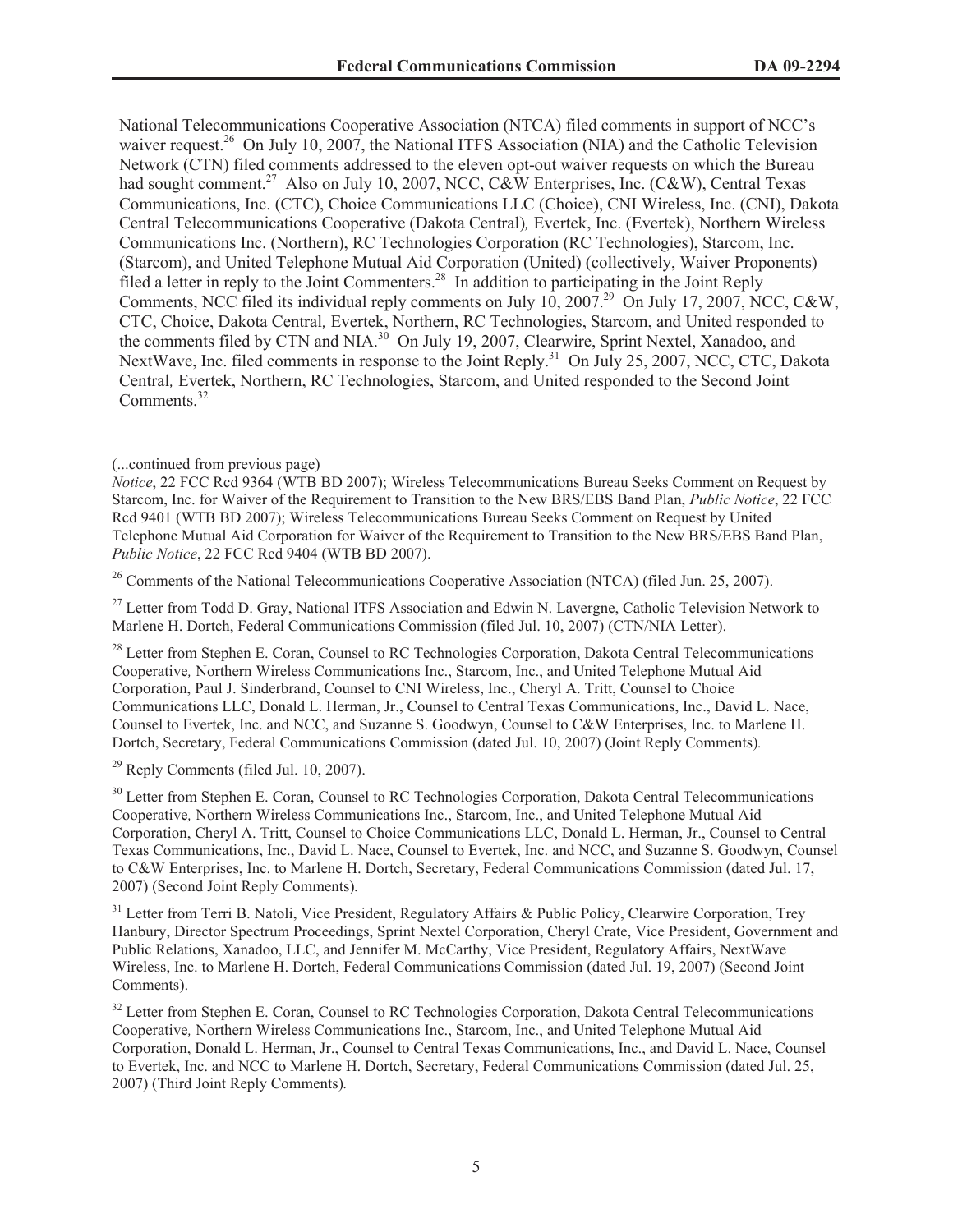7. The Joint Commenters, along with CTN and NIA, oppose the grant of permanent, unconditioned opt-out waivers of the transition rules going forward.<sup>33</sup> The Joint Commenters argue that the permanent opt-out waiver requests granted to date have foreclosed the ability of 2.5 GHz licensees and consumers in service areas covered by opt-out grants to benefit from changes in technology that may enable transition while still accommodating MVPD operator needs. They request that any opt-out waiver requests deemed meritorious should only be granted a waiver limited in time to no later than December 31, 2008.<sup>34</sup> The Joint Commenters also argue that any waiver should be conditioned upon compliance with existing Part 27 operational and technical rules.<sup>35</sup> The National ITFS Association and the Catholic Television Network support the position of the Joint Commenters.<sup>36</sup> The Waiver Proponents argue that the Joint Commenters are attempting to contravene the Commission's repeated and consistent determinations that waivers of the BRS/EBS band plan transition rules should be considered on a case-by-case basis in light of the facts and circumstances of the particular waiver requests.<sup>37</sup> The Joint Commenters respond that applying a time limitation to any waivers granted would be entirely consistent with the Commission's prior determination that it would follow a case-by-case approach, because it could revisit and extend any waivers if subsequent conditions were to justify doing  $\frac{1}{50}$ <sup>38</sup>

### **III. DISCUSSION**

8. In the *BRS/EBS R&O*, the Commission found that it is in the public interest to consider waivers of the rules requiring licensees to transition to the new band plan and to comply with the new technical rules.<sup>39</sup> Specifically, the Commission found that it is in the public interest to consider waivers on a case-by-case basis for those operators or their affiliates that meet the definition of a multichannel video programming distributor in Section 522 of the Communications Act of 1934, as amended, and that provide MVPD service to five percent or more of the households within their respective geographic service areas  $(GSAs)$ <sup>40</sup> The Commission further found that it is in the public interest to consider waivers for any BRS or EBS licensee that is co-located with any qualified MVPD licensee that elects to opt-out.<sup>41</sup> In addition, the Commission found that it is in the public interest to consider waivers for those BRS licensees that have a viable business for high-powered operations, but who need more than seven digitized high-powered MBS channels to deliver their service to their customers.<sup>42</sup>

9. The Commission stated that, in reviewing requests to waive the rules, it would consider the actions taken by MVPD or BRS licensees to minimize the affect of interference on neighboring markets, as well as the licensee's explanation as to why it cannot work within the transition rules adopted by the

<sup>35</sup> *Id.* at 3-4.

<sup>36</sup> CTN/NIA Letter.

<sup>37</sup> Joint Reply Comments at 2-3, *citing BRS/EBS R&O*, 19 FCC Rcd at 14199 ¶ 76, and *BRS/EBS 3rd MO&O*, 21 FCC Rcd at 5645-5646 ¶¶ 72-73.

<sup>38</sup> Second Joint Comments at 3.

<sup>39</sup> *BRS/EBS R&O*, 19 FCC Rcd at 14199 ¶ 77.

<sup>40</sup> *Id*. This calculation is made in accordance with the requirements of 47 C.F.R. § 76.905(c).

<sup>41</sup> *Id.*

<sup>42</sup> *Id.*

<sup>&</sup>lt;sup>33</sup> Joint Comments at 3.

<sup>34</sup> *Id.* at *3*.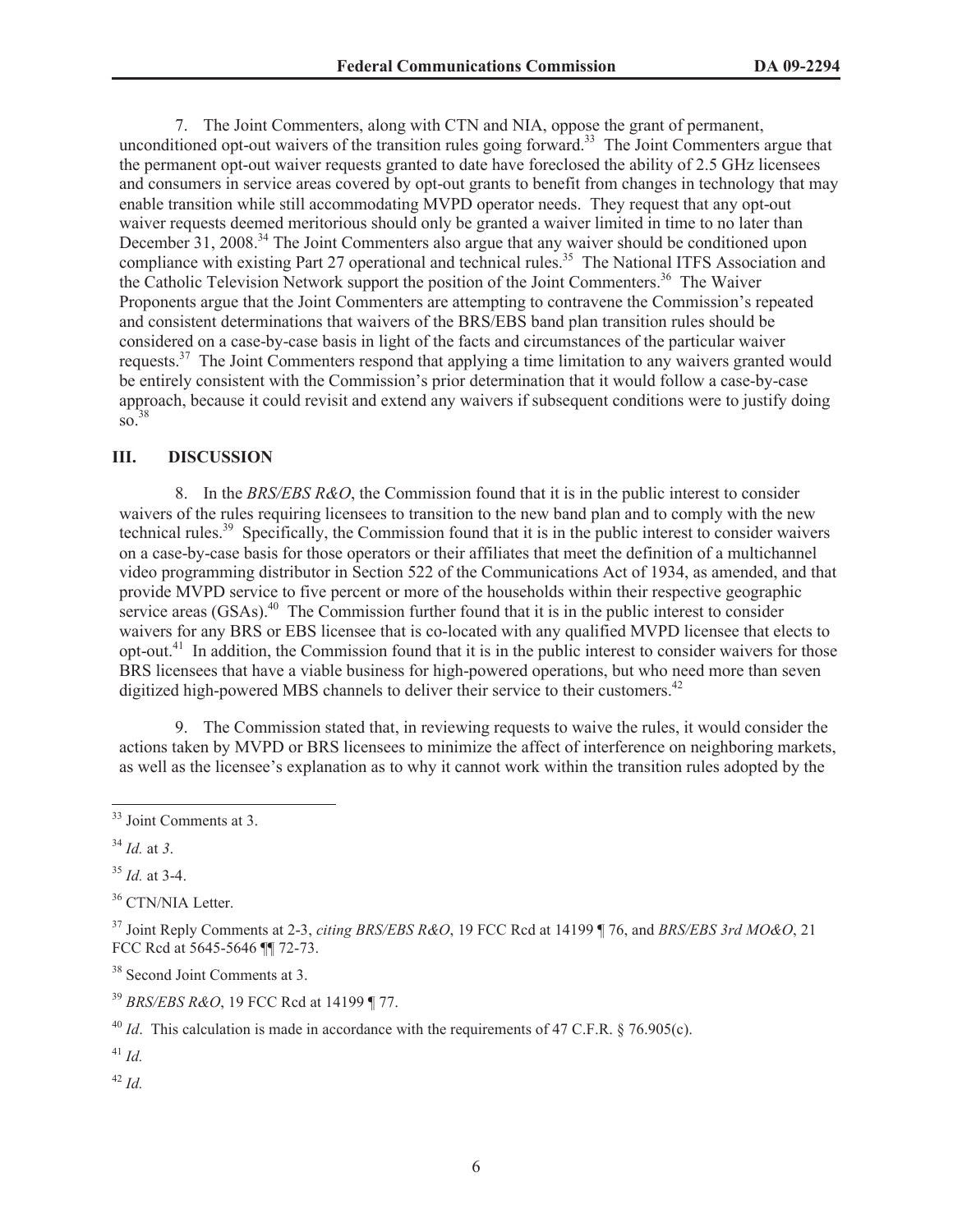Commission.<sup>43</sup> The Commission stated that waivers will be granted if it is shown that: (i) the underlying purpose of the rules(s) would not be served or would be frustrated by application to the instant case, and that a grant of the requested waiver would be in the public interest; or (ii) in view of the unique or unusual factual circumstances of the instant case, application of the rule(s) would be inequitable, unduly burdensome or contrary to the public interest, or the applicant has no reasonable alternative.<sup>44</sup> NCC has not attempted to demonstrate that it satisfies either of the specific bases for waiver established in the *BRS/EBS R&O*. We therefore consider NCC's request under the general waiver standard contained in Section 1.925 of the Commission's Rules.<sup>45</sup>

10. At the outset, we agree with the Joint Commenters that opt-out waiver requests should be closely scrutinized to determine what effect such waivers would have on the ability of nearby operators to provide service. None of the Joint Commenters, however, has alleged that it would be harmed if NCC is granted a waiver. The Joint Commenters do not base their proposals to terminate any waivers at the end of 2008 and to require compliance with the post-transition technical rules upon an individual analysis of NCC's situation. The Joint Commenters have not established that December 31, 2008 was an appropriate date with respect to NCC, nor do they attempt to show that NCC could operate its video system under the post-transition rules. Furthermore, we agree with NCC and the other Waiver Proponents that arbitrarily establishing December 31, 2008 as the outer deadline for any waiver would be inconsistent with the Commission's decision to evaluate waiver requests on a case-by-case basis. Thus, we deny all requests to limit any waiver granted to NCC to December 31, 2008, and proceed with an individual analysis of the merits of NCC's Waiver Request.

11. NCC has shown that, in view of its unusual circumstances, requiring it to transition to the new band plan and technical rules would be inequitable, unduly burdensome, and contrary to the public interest. It would not be economically feasible for NCC to transition to the new band plan and technical rules. NCC reports that if it were forced to transition it would cease operations rather than incur the costs of rebuilding its system.<sup>46</sup> NCC explains that, post-transition, it would have only four high-power MBS channels (D4, E4, F4, and G4) to provide MVPD service.<sup>47</sup> Providing a four-channel video service, NCC submits, is neither an attractive service nor a viable business proposition compared to its current offering of 18 channels.<sup>48</sup> To be competitive, NCC would be forced to digitize its system to increase the number of video channels it could offer.<sup>49</sup> The limited number of potential customers, however, makes undertaking the task of installing expensive digital equipment economically infeasible.<sup>50</sup> NCC makes a similar argument with regard to its high-speed broadband service. Post-transition, NCC would be required to replace its high-powered broadband service with a low-power cellularized system.<sup>51</sup> Not only are low-power cellularized broadband operations costly to deploy, they may not replicate the

- <sup>50</sup> *Id*. at 6.
- <sup>51</sup> *Id*. at ii.

<sup>43</sup> *Id.*

<sup>44</sup> *Id.*, 19 FCC Rcd at 14199-14200 ¶ 77, 47 C.F.R. § 1.925(b)(3).

<sup>45</sup> 47 C.F.R. § 1.925.

<sup>&</sup>lt;sup>46</sup> Waiver Request at 8-9.

<sup>47</sup> *Id*. at 8.

<sup>48</sup> *Id* at 8.

<sup>49</sup> *Id*. at 6, 8.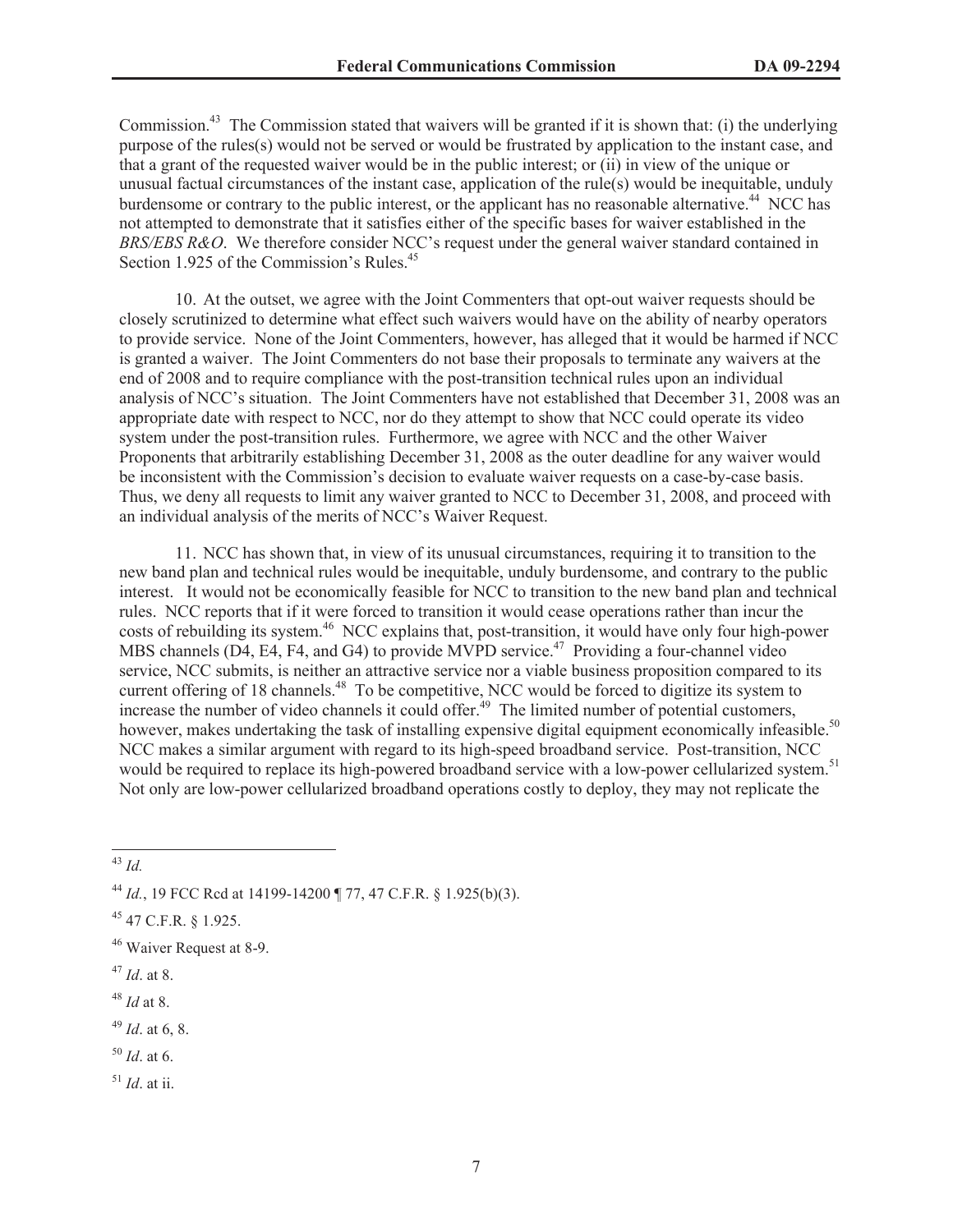footprint of video operations, thus reducing NCC's ability to offer customers both high-speed internet and MVPD services.<sup>52</sup>

12. NCC has shown that it is in the public interest to grant its waiver request. In most areas within the Bowbells GSA, NCC is the only terrestrial MVPD service provider and is the only competitor to Digital Broadcast Service (DBS).<sup>53</sup> Also, NCC is the only broadband service provider in many areas within the Bowbells GSA.<sup>54</sup> As mentioned above, NCC started its MVPD service in 1990 to provide wireless cable to customers who did not have access to cable television service. NCC reports that although coaxial cable television services are available in some towns that are within NCC's Bowbells GSA, the vast majority, if not all, of NCC's MVPD customers have no access to coaxial cable television service.<sup>55</sup> Thus, in these areas, NCC is the only competitor to DBS.<sup>56</sup> Moreover, NCC includes in its MVPD offerings network broadcast television programming that is not available off-the-air or from DBS providers.<sup>57</sup> NCC also transmits emergency weather information to customers and is equipped to provide Emergency Alert Services.<sup>58</sup> With regard to high-speed internet access, NCC reports, cable modem service is not an alternative for NCC's customers and local exchange carriers do not offer service to many households in the region.<sup>59</sup> Thus, NCC is the only high-speed broadband service competitor to the satellite high-speed broadband service offered by WildBlue.<sup>60</sup> Moreover, NCC reports that its high-speed broadband service is twice as fast as the service offered by WildBlue and costs approximately the same. $61$ 

13. NCC also has shown that neighboring licensees will not be harmed by a grant of the waiver. The Bowbells Flux Density Map shows that the 47 dB  $\mu$ V/m limit is not exceeded anywhere outside its GSA boundaries.<sup>62</sup> Furthermore, as explained below, we find it unnecessary to grant NCC a waiver of Section 27.1221 of the Commission's Rules. Accordingly, we find that its neighbors will not be harmed by allowing NCC to continue operations within the Bowbells GSA.

14. As described above, NCC asks that the waiver contain seven conditions, which grant NCC the right to continue to operate under the pre-transition band plan and technical rules. Although we conclude that NCC has met the Commission's waiver standard and may opt-out of the transition of the 2.5 GHz band, we find, based on the waiver request and engineering analysis presented by NCC, that it does not need all seven of these conditions to continue its current operations. For instance, because NCC uses only its own channels to operate its system, it is unnecessary for the waiver to include references to non-existent channel lessors. Also, because NCC operates an analog video system, it is unnecessary to waive Section 27.53(l)(3) of the rules, which concerns digital video programming. Moreover, NCC's 47

- <sup>55</sup> *Id.* at 6, n.11.
- <sup>56</sup> *Id.* at 6.
- <sup>57</sup> *Id.* at 6 n.13.
- <sup>58</sup> *Id*. at 7.
- <sup>59</sup> *Id.* at 7.
- <sup>60</sup> *Id.* at 7.
- <sup>61</sup> *Id*. at 3.

<sup>62</sup> *Id*, Engineering Statement of John Dalager, PE (Dalager Statement) at 2 and Bowbells Flux Density Map.

<sup>52</sup> *Id*. at 6.

<sup>53</sup> *Id.* at 3.

<sup>54</sup> Id. at 3.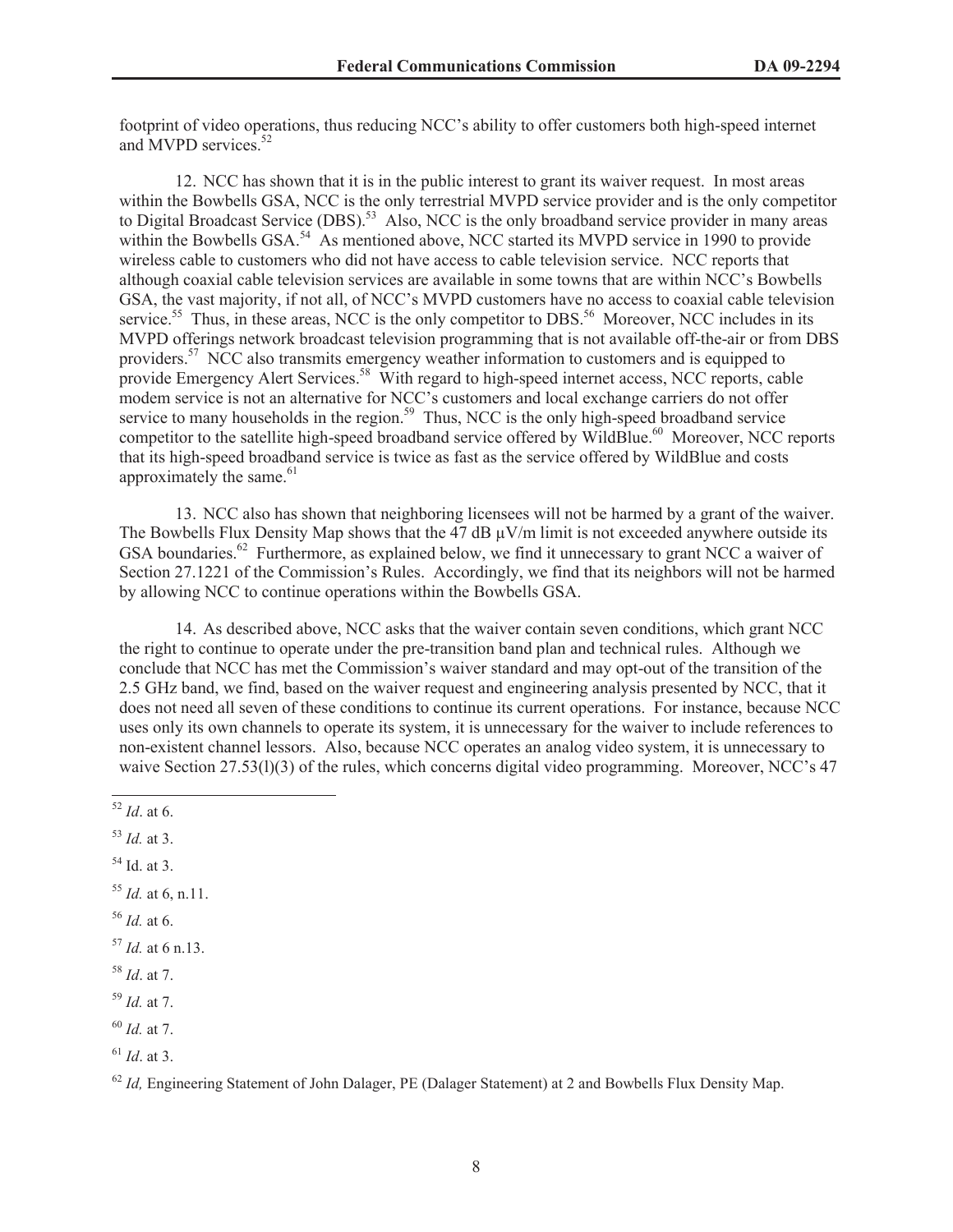$dB \mu V/m$  contour does not extend beyond the Bowbells GSA, so it does not need a waiver of Section  $27.55(a)(4)(i)$  of the Commission's Rules. Finally, NCC has not demonstrated that it needs a waiver of Section 27.1221 of the Commission's Rules. Its existing system has line of sight to an extremely small area outside its authorized GSA.<sup>63</sup>

15. With respect to potential aggregate harm resulting from the collective grant of pending optout waiver requests, we conclude that our grant of opt-out waivers will not, separately or in the aggregate, result in any meaningful harm to Sprint, Clearwire, or other entities that wish to provide advanced broadband services in the 2.5 GHz band. A total of fifteen MVPD opt-out waiver requests were filed. Those systems collectively serve fewer than 50,000 subscribers and cover only approximately 160 out of 5,289 active BRS and EBS licenses. Given the largely rural locations for which waivers have been sought, and our conclusions that each of the waivers we have granted to date  $64$  will have relatively minimal impact on nearby licensees, we believe our decisions will not adversely impact licensees who wish to use this band for low-power, cellularized broadband services, even if all of the waivers were ultimately granted. If the licensees requesting opt-out waivers had chosen instead to provide low-power cellularized services, nearby licensees would still have been required to protect the service areas of the opting-out licensees. Finally, since the deadline for filing opt-out waiver requests has expired,<sup>65</sup> licensees who wish to offer low-power, cellularized broadband services can now plan with certainty knowing that no other such requests will be entertained.

16. Therefore, we grant NCC's waiver request with the following conditions:

- · NCC will have permanent authority to operate within the Bowbells GSA pursuant to Section 27.1209 on the "pre-transition" BRS/EBS band plan set forth in Section  $27.5(i)(1)$ ;
- · NCC must participate in good faith in any transition planning process relating to any geographic area that overlaps its GSA. In conjunction with any transition, NCC will subsequently make such modifications to its facilities at the proponent's expense (unless otherwise agreed) as the proponent may reasonably request in an effort to reduce interference to licensees in other markets that are transitioning, provided that such modifications can be accomplished without cumulatively

<sup>63</sup> *See* Dalager Statement at 2 and Shadow Maps.

<sup>64</sup> *See BRS/EBS 3rd MO&O*, 21 FCC Rcd at 5650 ¶ 84 (granting WATCH TV's request to opt-out of the transition for its MVPD system in Lima, Ohio); Antilles Wireless, LLC, *Memorandum Opinion and Order*, 22 FCC Rcd 9348 (WTB 2007), *recon. denied*, *Order on Reconsideration*, 24 FCC Rcd 4696 (WTB 2009) (granting of opt-out request filed by Antilles Wireless, LLC d/b/a USA Digital (USA Digital) for its MVPD system in Billings, MT); C & W Enterprises, Inc., *Memorandum Opinion and Order*, 24 FCC Rcd 4705 (WTB 2009) (granting request by C & W Enterprises, Inc. (C&W) for a temporary waiver to opt out of the transition for its MVPD system in San Angelo, TX); Central Texas Communications, Inc., *Memorandum Opinion and Order*, 24 FCC Rcd 4715 (WTB 2009) (granting request by Central Texas Communications, Inc. (Central Texas) for a permanent waiver to opt out of the transition for its MVPD systems in Goldthwaite, Lohn, and San Saba, Texas); Dakota Central Telecommunications Cooperative, *et al.*, *Memorandum Opinion and Order*, 24 FCC Rcd 4729 (WTB 2009) (partially granting request by Dakota Central Telecommunications Cooperative (Dakota Central) for a permanent waiver to opt out of the transition for its MVPD system in Brush Hill, ND); United Telephone Mutual Aid Corporation, *Memorandum Opinion and Order*, 24 FCC Rcd 4743 (WTB 2009) (granting request by United Telephone Mutual Aid Corporation (United) for a permanent waiver to opt out of the transition for its MVPD systems in Milton and Egeland, North Dakota). While a waiver was also granted to WHTV Broadcasting Corp. d/b/a/ Digital TV One, that entity has turned in the waiver for cancellation. *See* Return of Waiver for Cancellation, WHTV Broadcasting Corp. d/b/a/ Digital TV One (filed Aug. 19, 2009).

<sup>65</sup> *See* 47 C.F.R. § 27.1231(g) (establishing April 30, 2007 deadline).